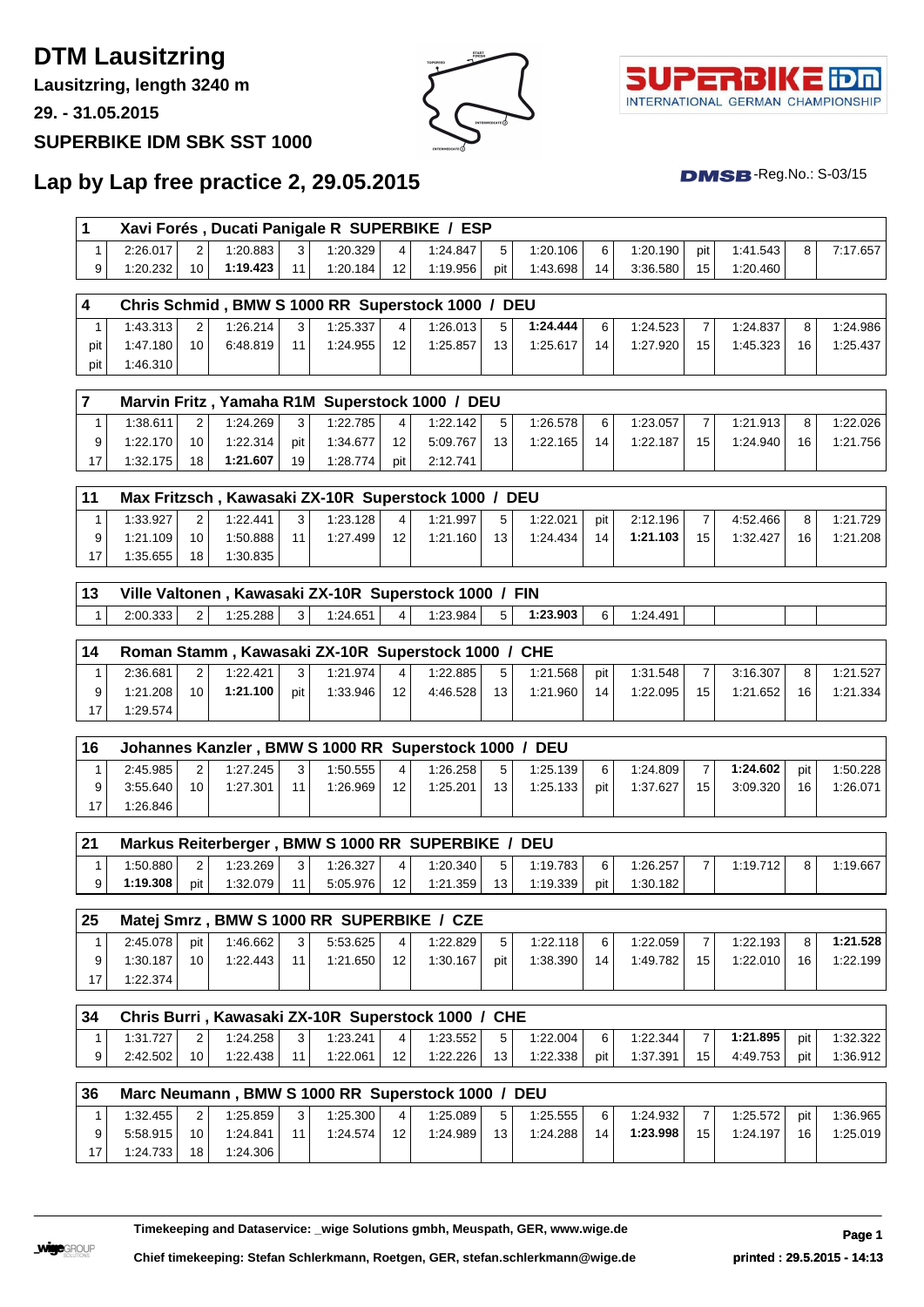### **DTM Lausitzring**

**Lausitzring, length 3240 m**

**29. - 31.05.2015**

#### **SUPERBIKE IDM SBK SST 1000**





 $DMSB$ -Reg.No.:  $S-03/15$ 

#### **Lap by Lap free practice 2, 29.05.2015**

| 41 | Mathieu Gines, Yamaha YZF-R1M Superstock 1000 / FRA |            |                |          |           |  |                       |       |          |     |          |  |
|----|-----------------------------------------------------|------------|----------------|----------|-----------|--|-----------------------|-------|----------|-----|----------|--|
|    | 2:23.307                                            | 2 1:22.578 | 3 <sup>1</sup> | 1:21.789 | $\vert$ 4 |  | $1:21.693$ 5 1:21.043 | pit l | 1:40.795 | pit | 6:54.681 |  |

| 44 |          |          |    |          |                 | Danny de Boer, Yamaha Superstock 1000 / NLD |    |          |    |          |       |          |          |
|----|----------|----------|----|----------|-----------------|---------------------------------------------|----|----------|----|----------|-------|----------|----------|
|    | 1:54.451 | 1:25.540 | 3  | 1:23.009 |                 | 1:22.292                                    |    | 1:22.882 | 6  | 1:22.082 |       | 1:36.001 | 1:22.163 |
|    | 1:22.280 | 1:22.000 | 11 | 1:23.378 | 12 <sub>1</sub> | 1:22.030                                    | 13 | 1:22.035 | 14 | 1:35.567 | pit l | 1:39.858 |          |

| 45  |          |     |          |    | Michal Filla, BMW S 1000 RR Superstock 1000 / CZE |                 |              |    |          |    |          |    |          |     |          |
|-----|----------|-----|----------|----|---------------------------------------------------|-----------------|--------------|----|----------|----|----------|----|----------|-----|----------|
|     | 1:51.223 |     | 1:24.349 | 3  | 1:23.403                                          | $\overline{4}$  | $1:23.311 +$ |    | 1:24.293 | 6  | 1:23.288 |    | 1:23.222 |     | 1:23.274 |
| pit | 1:42.879 | 10  | 4:39.988 | 11 | 1:25.749                                          | 12 <sub>1</sub> | 1:22.454     | 13 | 1:22.676 | 14 | 1:22.593 | 15 | 1:23.173 | pit | 1:49.520 |
|     | 4:29.809 | pit | 1:40.172 |    |                                                   |                 |              |    |          |    |          |    |          |     |          |

| 48 |          |                |          |                |          |                 | Dominik Vincon, BMW S 1000 RR Superstock 1000 / DEU |                |          |    |          |                 |          |                |          |
|----|----------|----------------|----------|----------------|----------|-----------------|-----------------------------------------------------|----------------|----------|----|----------|-----------------|----------|----------------|----------|
|    | 1:35.375 | 2 <sup>1</sup> | 1:22.978 | 3 <sup>1</sup> | 1:27.966 | $4 \mid$        | 1:22.456                                            | 5 <sup>1</sup> | 1:22.455 | 6  | 1:21.869 |                 | 1:21.688 | 8 <sup>1</sup> | 1:21.516 |
|    | 1:27.814 | pit l          | 1:45.233 | 11             | 4:38.177 | 12 <sup>1</sup> | 1:23.281                                            | 13             | 1:42.006 | 14 | 1:21.974 | 15 <sup>1</sup> | 1:21.199 | 16             | 1:22.827 |
|    | 1:21.658 | pit l          | 1:54.228 |                |          |                 |                                                     |                |          |    |          |                 |          |                |          |

| 49 |          |                 |          |                 |          |                 | Andrzej Pawelec, BMW S 1000 RR Superstock 1000 / POL |    |          |    |          |    |          |    |          |
|----|----------|-----------------|----------|-----------------|----------|-----------------|------------------------------------------------------|----|----------|----|----------|----|----------|----|----------|
|    | 1:53.215 |                 | 1:25.237 | 3 <sup>1</sup>  | 1:24.469 | $\vert$         | 1:24.595                                             |    | 1:24.003 | 6  | 1:23.883 |    | 1:24.680 | 8  | 1:24.584 |
|    | 1:23.850 | 10 <sup>1</sup> | 1:23.674 | 11 <sub>1</sub> | 1:24.775 | 12 <sup>1</sup> | 1:23.704                                             | 13 | 1:24.406 | 14 | 1:23.974 | 15 | 1:23.760 | 16 | 1:57.237 |
| 17 | 1:23.865 | 18 <sup>1</sup> | 1:23.543 | 19              | 1:24.599 | pit             | 1:35.596                                             |    |          |    |          |    |          |    |          |

| 50 | Damian Cudlin, Yamaha R1M SUPERBIKE / AUS |     |          |              |          |    |          |    |          |    |          |                 |          |     |          |
|----|-------------------------------------------|-----|----------|--------------|----------|----|----------|----|----------|----|----------|-----------------|----------|-----|----------|
|    | 2:15.195                                  |     | 1:23.348 | $\mathbf{r}$ | 1:20.375 | 4  | 1:20.019 |    | 1:34.457 | 6  | 1:19.931 |                 | 1:31.891 | pit | 1:36.168 |
| n. | 5:09.639                                  | pit | 1:32.385 | 11           | 4:12.699 | 12 | 1:22.812 | 13 | 1:21.181 | 14 | 1:20.485 | 15 <sub>1</sub> | 1:27.342 | pit | 1:35.693 |

| 52 | BMW S 1000 RR Superstock 1000 / DEU<br>Johannes Hoffmann. |    |          |                |          |              |          |    |          |    |          |                 |          |    |          |
|----|-----------------------------------------------------------|----|----------|----------------|----------|--------------|----------|----|----------|----|----------|-----------------|----------|----|----------|
|    | 3:41.550                                                  |    | 1:29.925 | 3 <sub>1</sub> | 1:27.831 | $\mathbf{A}$ | 1:26.001 | Б. | 1:32.624 | 6  | 1:28.678 |                 | 1:26.429 | R  | 1:25.934 |
|    | 1:28.360                                                  | 10 | 1:25.101 | 11             | 1:43.958 | 12           | 1:25.815 | 13 | 1:31.885 | 14 | 1:27.298 | 15 <sub>1</sub> | 1:25.084 | 16 | 1:26.940 |

| 55 | Pepijn Bijsterbosch, BMW S 1000 RR Superstock 1000 / NLD |                |          |          |          |              |              |                 |          |    |          |  |          |  |          |
|----|----------------------------------------------------------|----------------|----------|----------|----------|--------------|--------------|-----------------|----------|----|----------|--|----------|--|----------|
|    | 1:35.355                                                 | $\overline{2}$ | 1:24.955 | $\Omega$ | 1:23.356 | $\mathbf{A}$ | 1:22.350     |                 | 1:22.313 | 6  | 1:21.891 |  | 1:21.738 |  | 1:25.646 |
| n. | 1:22.183                                                 | 10             | 1:22.449 | 11       | 1:22.836 | pit          | $1:34.262$ I | 13 <sub>1</sub> | 4:57.782 | 14 | 1:23.452 |  |          |  |          |

| Lorenzo Lanzi, Ducati Panigale R SUPERBIKE / ITA |  |          |    |          |     |          |  |          |     |          |       |          |  |          |
|--------------------------------------------------|--|----------|----|----------|-----|----------|--|----------|-----|----------|-------|----------|--|----------|
| 3:14.726                                         |  | 1:22.497 | ີ  | 1:22.348 |     | 1:20.788 |  | 1:20.295 | pit | 1:36.215 |       | 8:20.872 |  | 1:20.659 |
| 1:21.039                                         |  | 1:20.581 | 11 | 1:20.295 | pit | 1:39.325 |  | 3:08.917 | 14  | 1:23.420 | pit l | 1:39.525 |  |          |

| 63 |          |                 |          |                 |          |                 | Jan Halbich, Honda CBR 1000 RR SUPERBIKE / CZE |                 |          |          |          |                 |          |    |          |
|----|----------|-----------------|----------|-----------------|----------|-----------------|------------------------------------------------|-----------------|----------|----------|----------|-----------------|----------|----|----------|
|    | 1:28.841 | $\mathcal{D}$   | 1:22.309 | 3               | 1:22.026 | $\vert$ 4       | 1:21.985                                       | 5 <sup>1</sup>  | 1:21.733 | $6 \mid$ | 1:21.584 | pit l           | 1:35.038 | 8  | 3:44.963 |
|    | 1:22.128 | 10 <sup>1</sup> | 1:21.410 | 11 <sup>1</sup> | 1:21.422 | 12 <sup>1</sup> | 1:24.090                                       | 13 <sup>1</sup> | 1:22.510 | pit l    | 1:33.389 | 15 <sup>1</sup> | 2:15.566 | 16 | 1:21.467 |
| 17 | 1:21.385 | 18              | 1:21.575 | 19 <sup>1</sup> | 1:21.418 | 20              | 1:39.077                                       |                 |          |          |          |                 |          |    |          |

| l 67 | Mark Albrecht, BMW S 1000 RR Superstock 1000 / DEU |     |          |                |          |    |          |    |          |    |          |    |          |    |          |
|------|----------------------------------------------------|-----|----------|----------------|----------|----|----------|----|----------|----|----------|----|----------|----|----------|
|      | 1:42.988                                           |     | 1:26.207 | 3 <sup>1</sup> | 1:25.377 |    | 1:24.952 |    | 1:24.232 | 6  | 1:24.328 |    | 1:28.001 | 8  | 1:24.458 |
|      | 1:24.338                                           | pit | 1:50.466 | 11             | 7:24.427 | 12 | 1:25.273 | 13 | 1:24.532 | 14 | 1:23.940 | 15 | 1:27.585 | 16 | 1:24.224 |
|      | 2:06.305                                           |     |          |                |          |    |          |    |          |    |          |    |          |    |          |

#### **Lucy Glöckner , BMW S 1000 RR Superstock 1000 / DEU** 2:38.592 2 1:23.682 3 1:22.706 4 1:22.446 5 **1:22.016** 6 1:22.265 pit 1:38.243 8 4:37.472

**Timekeeping and Dataservice: \_wige Solutions gmbh, Meuspath, GER, www.wige.de Page 2**